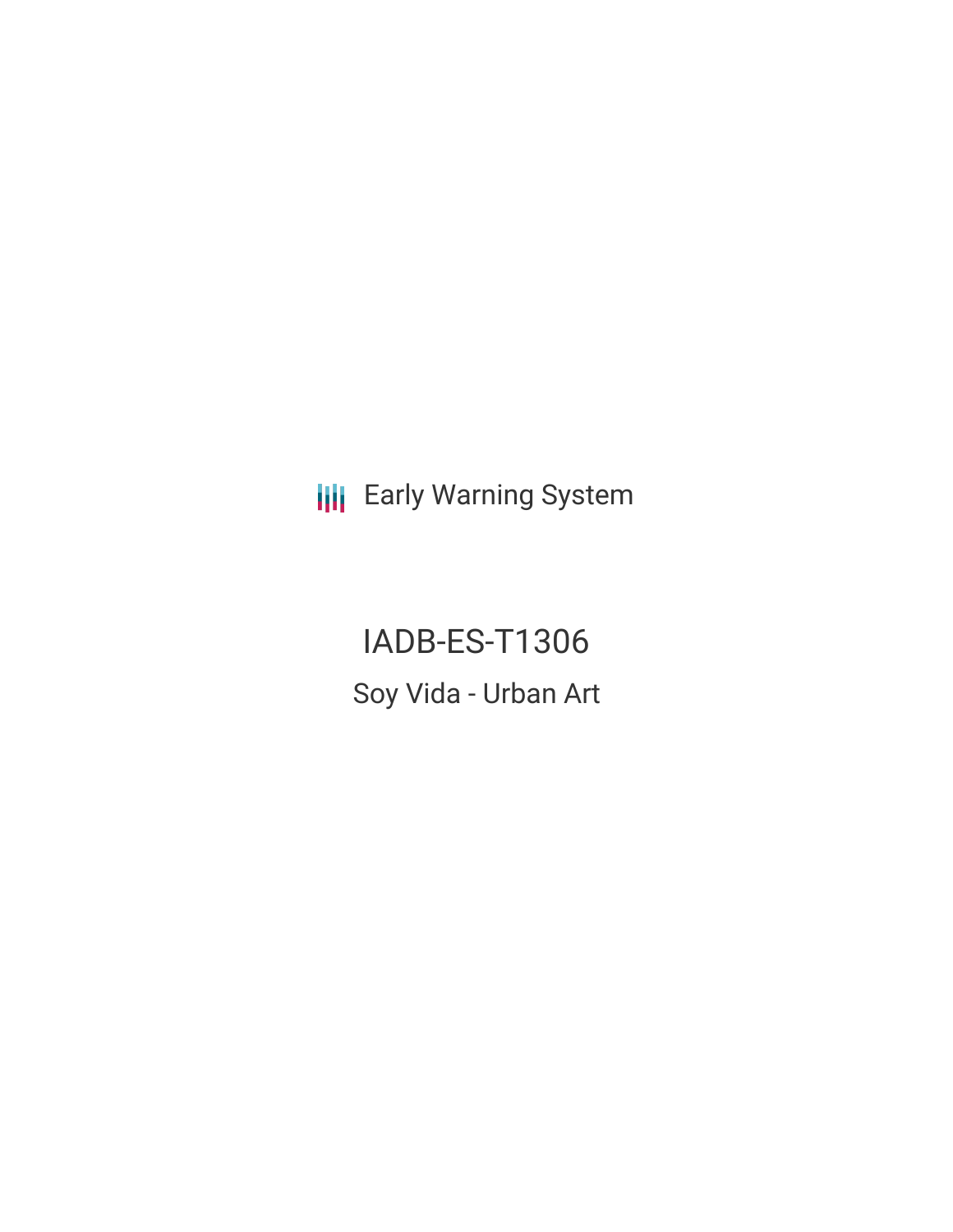

# **Quick Facts**

| El Salvador                               |
|-------------------------------------------|
| Inter-American Development Bank (IADB)    |
| Approved                                  |
| C                                         |
| 2019-10-23                                |
| Law and Government, Technical Cooperation |
| Grant                                     |
| \$ 0.75 million                           |
|                                           |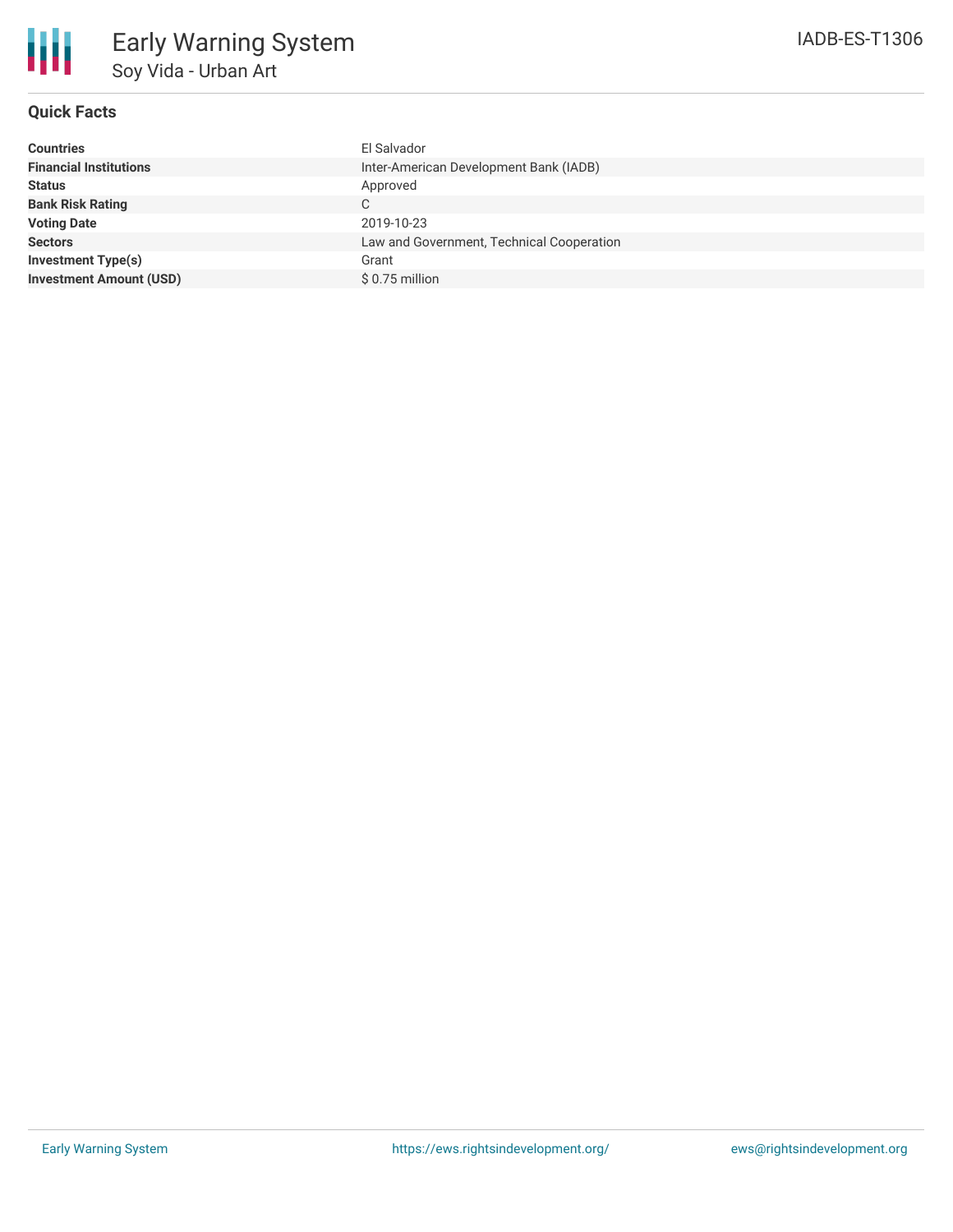

## **Project Description**

According to the Bank's website, this project finances the recovering of public spaces in high-risk neighbourhoods of San Salvador through urban art, to generate opportunities for artistic expression, strengthening of soft skills and vocational training and employability for young people in a socially vulnerable situation.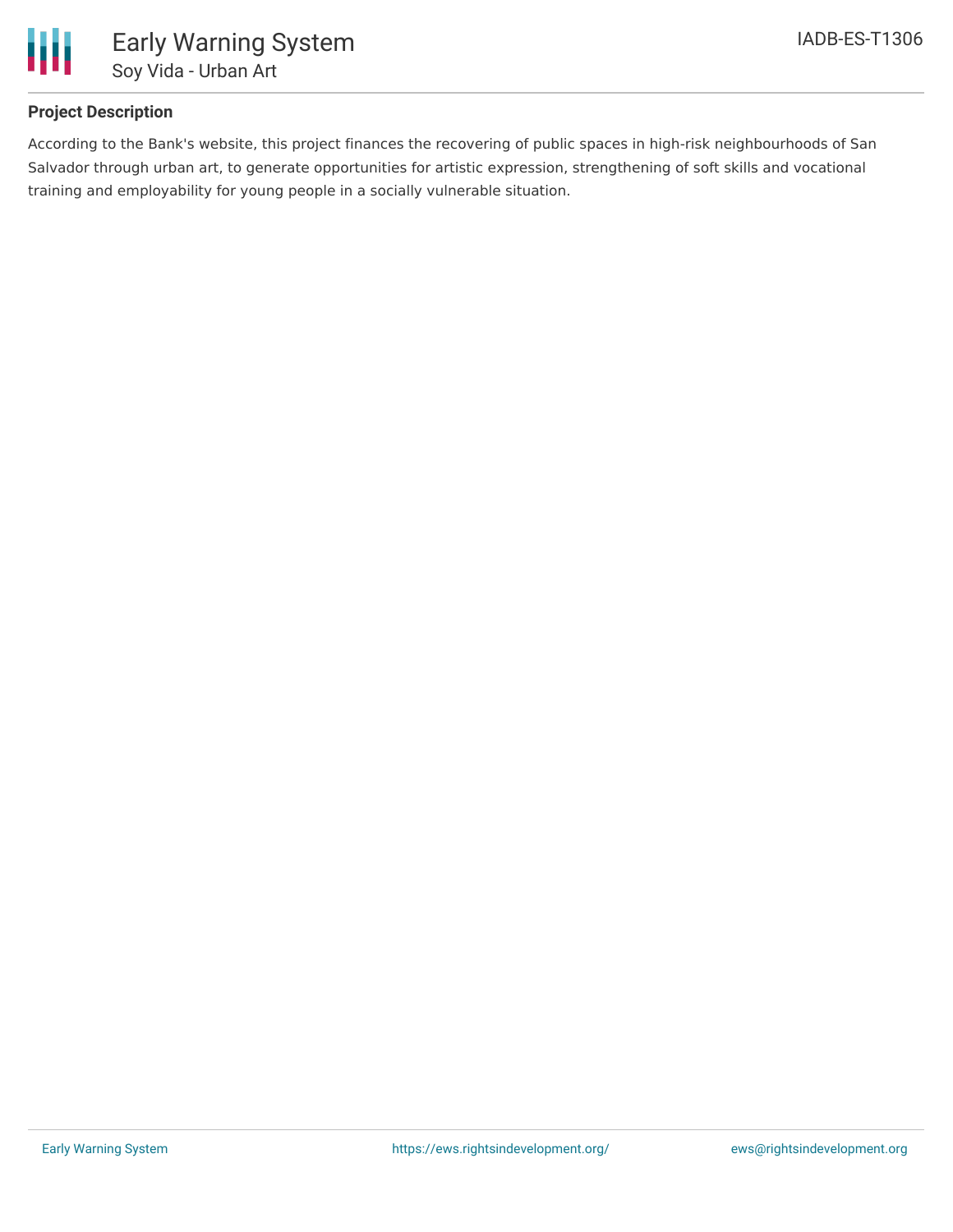### **Investment Description**

• Inter-American Development Bank (IADB)